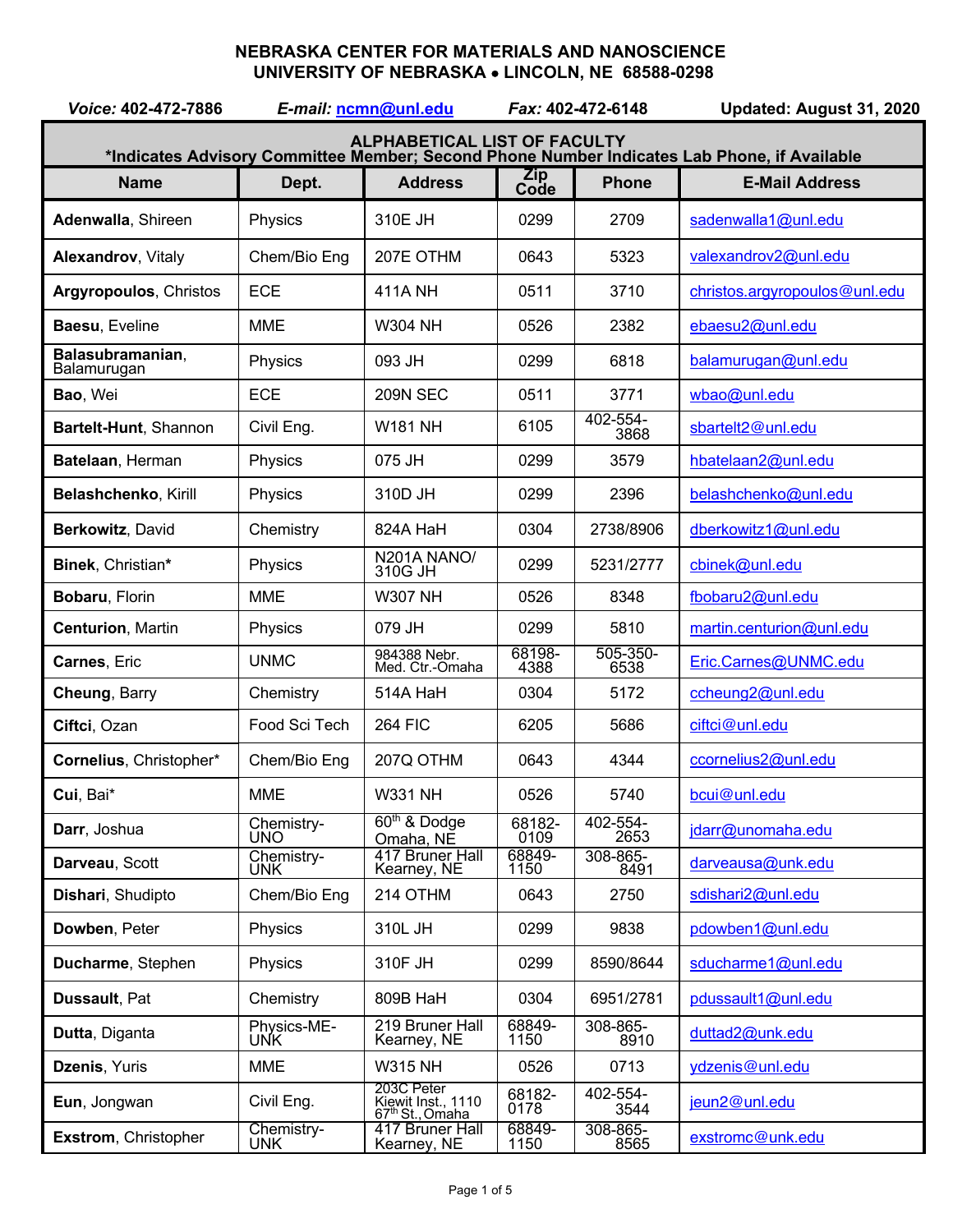| <b>ALPHABETICAL LIST OF FACULTY</b><br>*Indicates Advisory Committee Member; Second Phone Number Indicates Lab Phone, if Available |                |                                                                 |                    |                                       |                            |  |  |  |
|------------------------------------------------------------------------------------------------------------------------------------|----------------|-----------------------------------------------------------------|--------------------|---------------------------------------|----------------------------|--|--|--|
| <b>Name</b>                                                                                                                        | Dept.          | <b>Address</b>                                                  | <b>Zip</b><br>Code | <b>Phone</b><br><b>E-Mail Address</b> |                            |  |  |  |
| Feng, Rugiang                                                                                                                      | <b>MME</b>     | <b>W314 NH</b>                                                  | 0526               | 2384                                  | rfeng1@unl.edu             |  |  |  |
| Fernandez-Ballester,<br>Lucia                                                                                                      | <b>MME</b>     | <b>W335 NH</b>                                                  | 0526               | 3994                                  | lucia.fernandez@unl.edu    |  |  |  |
| Gay, Timothy                                                                                                                       | Physics        | 073 JH                                                          | 0299               | 2773/2792                             | tgay1@unl.edu              |  |  |  |
| Ghashami, Mohammad                                                                                                                 | <b>MME</b>     | <b>W317 NH</b>                                                  | 0526               | 3329                                  | mghashami2@unl.edu         |  |  |  |
| Gruverman, Alexei                                                                                                                  | Physics        | 081 JH                                                          | 0299               | 4788/8358                             | agruverman2@unl.edu        |  |  |  |
| Gu, Linxia                                                                                                                         | <b>MME</b>     | W317.2 NH                                                       | 0526               | 7680                                  | lgu2@unl.edu               |  |  |  |
| Hage, David                                                                                                                        | Chemistry      | 704 HaH                                                         | 0304               | 2744                                  | dhage1@unl.edu             |  |  |  |
| Haghshenas, Hamzeh                                                                                                                 | Civil Eng.     | 362R Whittier                                                   | 68583-<br>0851     | 7857                                  | hhaghshenasfatmeh2@unl.edu |  |  |  |
| Harbison, Gerard                                                                                                                   | Chemistry      | 723 HaH                                                         | 0304               | 9346/9474                             | gharbison1@unl.edu         |  |  |  |
| Hong, Xia*                                                                                                                         | Physics        | 310J JH                                                         | 0299               | 2779                                  | xhong2@unl.edu             |  |  |  |
| Hu, Jiong                                                                                                                          | Civil Eng.     | 204C Peter<br>Kiewit Inst., 1110<br>67 <sup>th</sup> St., Omaha | 68182-<br>0178     | 402-554-<br>4106                      | jhu5@unl.edu               |  |  |  |
| lanno, Ned                                                                                                                         | <b>ECE</b>     | <b>207N SEC</b>                                                 | 0511               | 1965                                  | nianno@unl.edu             |  |  |  |
| Iverson, Nicole                                                                                                                    | Bio. Sys. Eng. | 233 L.W. Chase                                                  | 0726               | 0884                                  | iverson@unl.edu            |  |  |  |
| Kidambi, Srivatsan                                                                                                                 | Chem/Bio Eng.  | 207 OTHM                                                        | 0643               | 4443                                  | skidambi2@unl.edu          |  |  |  |
| Kievit, Forrest                                                                                                                    | Bio. Sys. Eng. | 228 L.W. Chase                                                  | 0726               | 2175                                  | fkievit2@unl.edu           |  |  |  |
| Kim, Seunghee                                                                                                                      | Civil Eng.     | 204C Peter<br>Kiewit Inst., 1110<br>67 <sup>th</sup> St., Omaha | 68182-<br>0178     | 402-554-<br>3547                      | seunghee.kim@unl.edu       |  |  |  |
| Kovalev, Alexey                                                                                                                    | Physics        | 310K JH                                                         | 0299               | 2880                                  | alexey.kovalev@unl.edu     |  |  |  |
| Krasnoslobodtsev,<br>Alexey                                                                                                        | Physics-UNO    | 60th & Dodge<br>Omaha, NE                                       | 68182-<br>0266     | 402-554-<br>3723                      | akrasnos@unomaha.edu       |  |  |  |
| Lai, Rebecca                                                                                                                       | Chemistry      | 651 HaH                                                         | 0304               | 5340/2681                             | rlai2@unl.edu              |  |  |  |
| Langell, Marjorie                                                                                                                  | Chemistry      | 629 HaH                                                         | 0304               | 2702/2618                             | mlangell1@unl.edu          |  |  |  |
| Laraoui, Abdelghani                                                                                                                | <b>MME</b>     | <b>W312 NH</b>                                                  | 0526               | 7680                                  | alaraoui2@unl.edu          |  |  |  |
| Larsen, Gustavo                                                                                                                    | Chem/Bio Eng   | 207 OTHM                                                        | 0643               | 9805                                  | glarsen1@unl.edu           |  |  |  |
| Li, Hui                                                                                                                            | Chemistry      | 508 HaH                                                         | 0304               | 5232                                  | hli4@unl.edu               |  |  |  |
| Li, Yusong                                                                                                                         | Civil Eng.     | N114 SLNK                                                       | 6105               | 5972                                  | vli7@unl.edu               |  |  |  |
| Liou, Sy-Hwang                                                                                                                     | Physics        | 085 JH                                                          | 0299               | 2405                                  | sliou@unl.edu              |  |  |  |
| Lu, Yongfeng*                                                                                                                      | <b>ECE</b>     | <b>209N SEC</b>                                                 | 0511               | 8323                                  | yflu@engr.unl.edu          |  |  |  |
| Markvicka, Eric                                                                                                                    | <b>MME</b>     | <b>W335 NH</b>                                                  | 0526               | 1617                                  | eric.markvicka@unl.edu     |  |  |  |
| Mei, Wai Ning                                                                                                                      | Physics-UNO    | 60 <sup>th</sup> & Dodge<br>Omaha, NE                           | 68182-<br>0266     | 402-554-<br>3729                      | physmei@unomaha.edu        |  |  |  |
| Morin, Stephen                                                                                                                     | Chemistry      | 409C HaH                                                        | 0304               | 4608/3634                             | smorin2@unl.edu            |  |  |  |
| Namavar, Fereydoon                                                                                                                 | <b>UNMC</b>    | 981080 Nebr.<br>Med. Ctr.-Omaha                                 | 68198-<br>1080     | 402-559-<br>8558                      | fnamavar@unmc.edu          |  |  |  |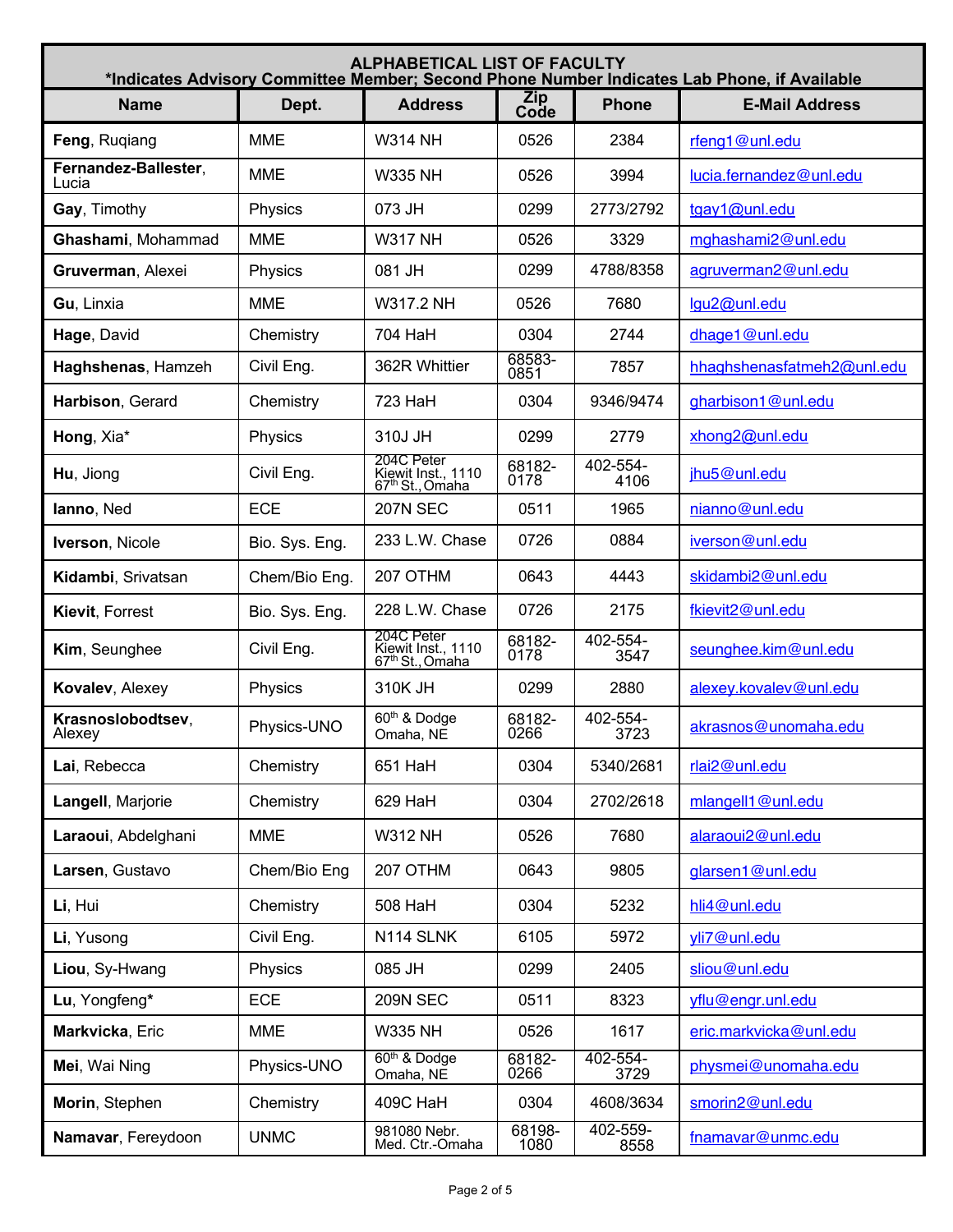| <b>ALPHABETICAL LIST OF FACULTY</b><br>*Indicates Advisory Committee Member; Second Phone Number Indicates Lab Phone, if Available |                           |                                       |                                    |                     |                                           |  |
|------------------------------------------------------------------------------------------------------------------------------------|---------------------------|---------------------------------------|------------------------------------|---------------------|-------------------------------------------|--|
| <b>Name</b>                                                                                                                        | Dept.                     | <b>Address</b>                        | <b>Zip</b><br><b>Phone</b><br>Code |                     | <b>E-Mail Address</b>                     |  |
| Ndao, Sidy                                                                                                                         | <b>MME</b>                | <b>W317.4C NH</b>                     | 0526                               | 1623                | sndao2@unl.edu                            |  |
| Negahban, Mehrdad                                                                                                                  | <b>MME</b>                | <b>W311 NH</b>                        | 0526                               | 2397                | mnegahban1@unl.edu                        |  |
| Nejati, Siamak                                                                                                                     | Chem/Bio Eng              | 207 OTHM                              | 0643                               | 2750                | snejati2@unl.edu                          |  |
| Palencia, Hector                                                                                                                   | Chemistry-<br><b>UNK</b>  | 413B Bruner Hall<br>Kearney, NE       | 68849-<br>1150                     | 308-865-<br>8479    | palenciah2@unk.edu                        |  |
| Pannier, Angela                                                                                                                    | Bio. Sys. Eng.            | 231 L.W. Chase                        | 0726                               | 0896/0899           | apannier2@unl.edu                         |  |
| Parkhurst, Lawrence                                                                                                                | Chemistry                 | 737 HaH                               | 0304                               | 3316/1430           | lparkhurst1@unl.edu                       |  |
| Rajca, Andrzej                                                                                                                     | Chemistry                 | 818D HaH                              | 0304                               | 9196/9388           | araica1@unl.edu                           |  |
| Rajurkar, Kamlakar                                                                                                                 | <b>MME</b>                | <b>W303 NH</b>                        | 0526                               | 0454                | krajurkar1@unl.edu                        |  |
| Rao, Prahalada                                                                                                                     | <b>MME</b>                | E303 NH                               | 0526                               | 3458                | rao@unl.edu                               |  |
| Redepenning, Jody                                                                                                                  | Chemistry                 | 534 HaH                               | 0304                               | 5645                | jredepenning1@unl.edu                     |  |
| Reece, Timothy                                                                                                                     | Physics/Phys.<br>Sci.-UNK | 218 Bruner Hall<br>Kearney, NE        | 68849-<br>1150                     | 308-865-<br>8280    | reecetj@unk.edu                           |  |
| Ryu, Sangjin                                                                                                                       | <b>MME</b>                | <b>W317 NH</b>                        | 0526                               | 4313                | sangjin.ryu@unl.edu                       |  |
| Sabirianov, Renat                                                                                                                  | Physics-UNO               | 60 <sup>th</sup> & Dodge<br>Omaha, NE | 68182-<br>0266                     | 554-3720            | rsabirianov@mail.unomaha.edu              |  |
| Saraf, Ravi                                                                                                                        | Chem/Bio Eng              | 212 OTHM                              | 0643                               | 8284                | rsaraf2@unl.edu                           |  |
| Schubert, Eva                                                                                                                      | <b>ECE</b>                | <b>209N SEC</b>                       | 0511                               | 1697                | evaschub@engr.unl.edu                     |  |
| <b>Schubert, Mathias</b>                                                                                                           | <b>ECE</b>                | <b>242N SEC</b>                       | 0511                               | 3771                | schubert@engr.unl.edu                     |  |
| Sealy, Michael                                                                                                                     | <b>MME</b>                | <b>W306 NH</b>                        | 0526                               | 1659                | sealy@unl.edu                             |  |
| Sellmyer, David                                                                                                                    | Physics                   | 095 JH                                | 0298                               | 2407/0137           | dsellmyer@unl.edu                         |  |
| Shakouri, Mahmoud                                                                                                                  | Industrial<br>l ech.-UNK  | 132F Otto Olsen<br>Kearney, NE        | 68849-<br>5535                     | 308-865-<br>8688    | shakourim2@unk.edu                        |  |
| Shield, Jeff*                                                                                                                      | <b>MME</b>                | <b>W339 NH</b>                        | 0526                               | 2378                | jshield2@unl.edu                          |  |
| Sinitskii, Alexander*                                                                                                              | Chemistry                 | 604C HaH                              | 0304                               | 3543                | asinitskiy2@unl.edu                       |  |
| Skomski, Ralph                                                                                                                     | Physics                   | 089 JH                                | 0299                               | 0180<br>or 476-5562 | rskomski@neb.rr.com;<br>rskomski2@unl.edu |  |
| Smith, Robert                                                                                                                      | Chemistry-<br><b>UNO</b>  | 60 <sup>th</sup> & Dodge<br>Omaha, NE | 68182-<br>0109                     | 402-554-<br>3592    | robertsmith@mail.unomaha.edu              |  |
| <b>Streubel, Robert</b>                                                                                                            | Physics                   | 310C JH                               | 0299                               | 9222                | streubel@unl.edu                          |  |
| Sutter, Eli                                                                                                                        | <b>MME</b>                | <b>W348 NH</b>                        | 0526                               | 2465                | esutter@unl.edu                           |  |
| <b>Sutter, Peter</b>                                                                                                               | <b>ECE</b>                | 216N SLNK                             | 0511                               | 6849                | psutter@unl.edu                           |  |
| Takacs, James                                                                                                                      | Chemistry                 | 807B HaH                              | 0304                               | 6232                | jtakacs1@unl.edu                          |  |
| Tan, Li                                                                                                                            | <b>MME</b>                | <b>W334 NH</b>                        | 0526                               | 4018                | ltan4@unl.edu                             |  |
| Tsymbal, Evgeny                                                                                                                    | Physics                   | 310B JH                               | 0299                               | 2586                | tsymbal@unl.edu                           |  |
| Turner, Joseph A.                                                                                                                  | <b>MME</b>                | <b>W354 NH</b>                        | 0526                               | 8856                | iturner3@unl.edu                          |  |
| Viljoen, Hendrik                                                                                                                   | Chem/Bio Eng              | 211 OTHM                              | 0643                               | 9318                | hviljoen1@unl.edu                         |  |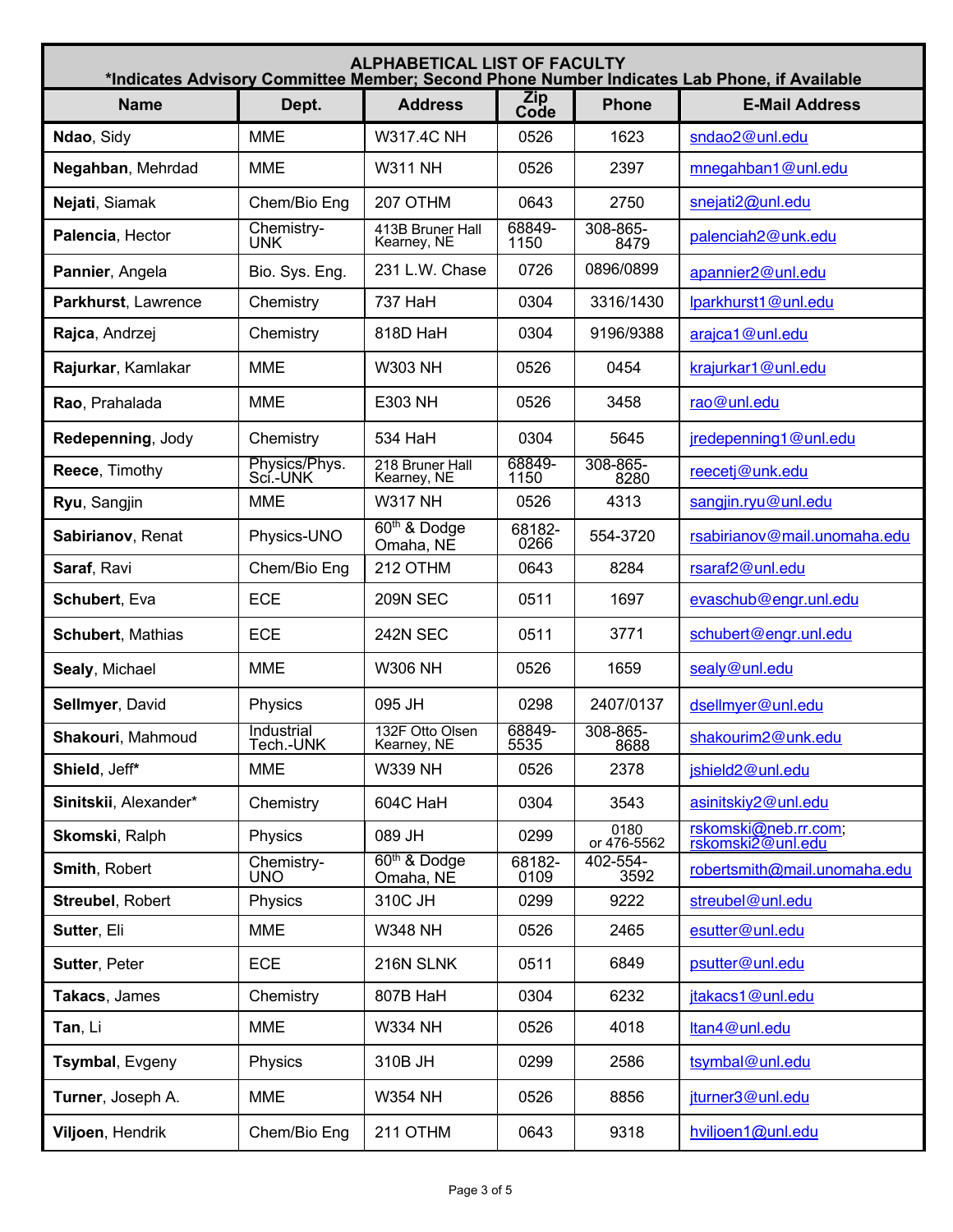| <b>ALPHABETICAL LIST OF FACULTY</b><br>*Indicates Advisory Committee Member; Second Phone Number Indicates Lab Phone, if Available |                |                 |             |              |                        |  |  |
|------------------------------------------------------------------------------------------------------------------------------------|----------------|-----------------|-------------|--------------|------------------------|--|--|
| <b>Name</b>                                                                                                                        | Dept.          | <b>Address</b>  | Zip<br>Code | <b>Phone</b> | <b>E-Mail Address</b>  |  |  |
| <b>Wang, Jian</b>                                                                                                                  | <b>MME</b>     | W342 NH         | 0526        | 1514         | jianwang@unl.edu       |  |  |
| <b>Watkins, David</b>                                                                                                              | Earth & Atmos. | 330 BH          | 0340        | 2648         | dwatkins1@unl.edu      |  |  |
| Woollam, John                                                                                                                      | <b>ECE</b>     | <b>240N SEC</b> | 0511        | 477-7501     | jwoollam@jawoollam.com |  |  |
| Xu, Xiaoshan                                                                                                                       | Physics        | 310M JH         | 0299        | 6134         | xiaoshan.xu@unl.edu    |  |  |
| Yang, Jiashi                                                                                                                       | <b>MME</b>     | W317.5 NH       | 0526        | 0712         | jyang1@unl.edu         |  |  |
| Yang, Ruiguo                                                                                                                       | <b>MME</b>     | E303C           | 0526        | 3495         | ryang6@unl.edu         |  |  |
| Yang, Yiqi                                                                                                                         | Text/Cloth/Des | 226 HE Bldg.    | 0802        | 5197         | vvang2@unl.edu         |  |  |
| Zeng, Xiao Cheng*                                                                                                                  | Chemistry      | 536 HaH         | 0304        | 9894         | xzeng1@unl.edu         |  |  |
| Zhang, Jian                                                                                                                        | Chemistry      | 526 HaH         | 0304        | 2603         | jzhang3@unl.edu        |  |  |
| <b>Zhang, Zhaoyan</b>                                                                                                              | <b>MME</b>     | <b>W350 NH</b>  | 0526        | 4993         | zhaoyan.zhang@unl.edu  |  |  |

| <b>EMERITUS FACULTY</b> |                    |                 |            |              |                           |  |  |
|-------------------------|--------------------|-----------------|------------|--------------|---------------------------|--|--|
| <b>Name</b>             | <b>Affiliation</b> | <b>Address</b>  | <b>ZIP</b> | <b>Phone</b> | <b>E-Mail Address</b>     |  |  |
| Alexander, Dennis       | <b>ECE</b>         | 417 NH          | 0511       | 3091         | dalexander1@unl.edu       |  |  |
| <b>Brand, Jennifer</b>  | NCMN/Eng.          | <b>245N SEC</b> | 0511       | 9320         | jbrand1@unl.edu           |  |  |
| Burrow, Paul            | Physics            | 024 JH          | 0299       | 2419         | pburrow1@unl.edu          |  |  |
| Diestler, Dennis        | Agronomy           | 279 PLSH        | 0915       | 2811         | ddiestler1@unl.edu        |  |  |
| Eckhardt, Craig         | Chemistry          | 524 HaH         | 0304       | 2734         | ceckhardt1@unl.edu        |  |  |
| Jaswal, Sitaram         | Physics            | 310A JH         | 0299       | 2787         | jaswal@unl.edu            |  |  |
| Robertson, Brian        | <b>MME</b>         | 342N NH         | 0526       | 2375         | brianwrobertson@gmail.com |  |  |
| Soukup, Rodney          | <b>ECE</b>         | <b>246N SEC</b> | 0511       | 1980         | rsoukup@unl.edu           |  |  |

| <b>ADMINISTRATIVE - FISCAL - SUPPORT STAFF</b>                 |                                      |      |              |                             |  |  |  |
|----------------------------------------------------------------|--------------------------------------|------|--------------|-----------------------------|--|--|--|
| <b>Name</b>                                                    | <b>ZIP</b><br><b>Address</b>         |      | <b>Phone</b> | <b>E-Mail Address</b>       |  |  |  |
| Behrendt, Samone (Program Associate)                           | N <sub>201</sub> N <sub>ANO</sub>    | 0298 | 2271         | samone.behrendt@<br>unl.edu |  |  |  |
| Fleek, Patty (Business Manager)                                | 208D JH                              | 0299 | 6072         | pfleek@unl.edu              |  |  |  |
| Janovec, Terese (Assistant Director/Education Outreach Coord.) | N <sub>201</sub> C N <sub>AN</sub> O | 0298 | 2716         | tjanovec3@unl.edu           |  |  |  |
| Krupicka, Shelli (Administrative Coordinator)                  | N <sub>201</sub> NANO                | 0298 | 7886         | skrupicka@unl.edu           |  |  |  |
| Wignall, Steve (Program Associate)                             | N <sub>201</sub> B NANO              | 0298 | 6078         | swignall4@unl.edu           |  |  |  |